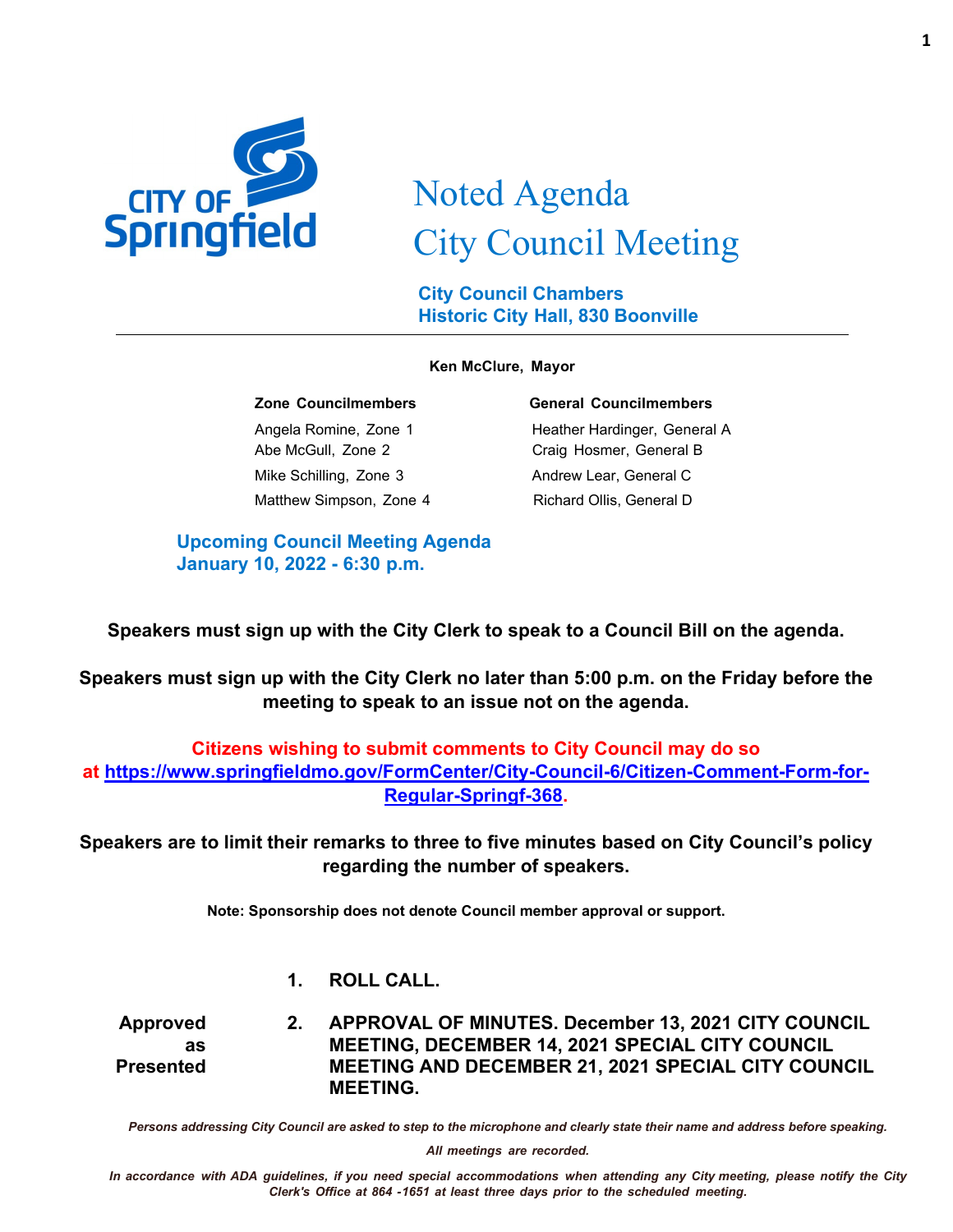**Approved as Presented**

### **3. FINALIZATION AND APPROVAL OF CONSENT AGENDAS. CITIZENS WISHING TO SPEAK TO OR REMOVE ITEMS FROM THE CONSENT AGENDAS MUST DO SO AT THIS TIME.**

#### **4. CEREMONIAL MATTERS.**

Swear in Kristin M. Carter to the Board of Public Utilities.

- **5. CITY MANAGER REPORT, POLICE CHIEF REPORT, AND RESPONSES TO QUESTIONS RAISED AT THE PREVIOUS CITY COUNCIL MEETING.**
- **6. SECOND READING AND FINAL PASSAGE. Citizens Have Spoken, Except Item No. 9, In Which Public Hearing Was Continued, Citizens May Speak. May Be Voted On.**

#### **27625 7. Council Bill 2021-321 (Lear)**

A special ordinance authorizing the City Manager or his designee to enter into a Municipal and Cost Apportionment Agreement with the Missouri Highways and Transportation Commission to share costs associated with adding new sidewalks on Glenstone Avenue; and amending the budget of the Department of Public Works for Fiscal Year 2021-2022 in the amount of \$378,521 to appropriate federal Surface Transportation Block Grant-Urban funds for this project.

#### **27626 8. Council Bill 2021-322 (Romine)**

A special ordinance authorizing the City Manager or his designee to enter into a Municipal and Cost Apportionment Agreement with the Missouri Highways and Transportation Commission to share costs associated with adding new sidewalks on Kansas Expressway; and amending the budget of the Department of Public Works for Fiscal Year 2021-2022 in the amount of \$718,571 to appropriate federal Surface Transportation Block Grant-Urban funds for this project.

#### **Amended 27627 9. Amended Council Bill 2021-323 (Ollis, Simpson, Hardinger, Lear, Hosmer)**

A special ordinance approving a new design for the City of Springfield's flag.

- **10. RESOLUTIONS.**
- **11. EMERGENCY BILLS.**
- **12. PUBLIC IMPROVEMENTS.**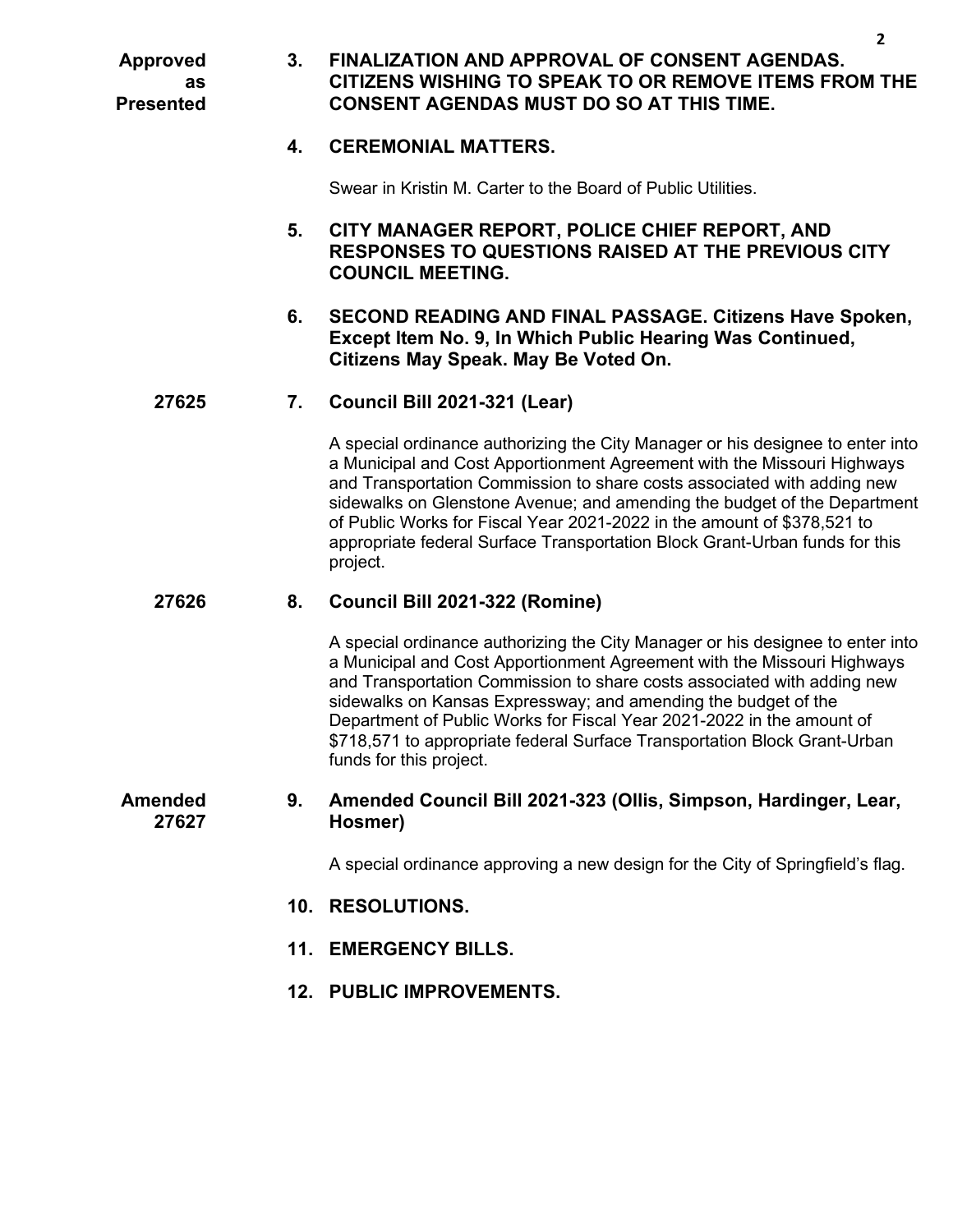#### **27628 14. Council Bill 2022-001 (Hardinger)**

A special ordinance authorizing the City Manager, or his designee, to apply for and accept a Rent Relief Airport Rescue Grant from the United States Department of Transportation, Federal Aviation Administration, as part of the American Rescue Plan Act, to the City, by and through the Springfield-Branson National Airport Board in an amount of \$501,308 for the purpose of providing funds for the Springfield-Branson National Airport Board to provide rent relief to airport concessionaires; amending the budget of the Airport Board for Fiscal Year 2021-2022 in the amount of \$501,308; and declaring that this bill qualifies for approval in one reading.

#### **15. AMENDED BILLS.**

#### **16. COUNCIL BILLS FOR PUBLIC HEARING. Citizens May Speak. Not Anticipated To Be Voted On.**

#### **17. Council Bill 2022-002 (Schilling)**

A special ordinance approving the Amended Petition for the Glenstone and Kearney Community Improvement District; authorizing the City Manager to execute an Amended and Restated Cooperative Agreement between the City of Springfield, the Glenstone and Kearney Community Improvement District, and Missouri Commercial Development, LLC; and directing the City Clerk to notify the Missouri Department of Economic Development and the Greene County Clerk of the amendments. (Staff recommends approval.)

#### **18. Council Bill 2022-003 (Simpson)**

A general ordinance amending the Springfield Land Development Code, Section 36-306, 'Official zoning map and rules for interpretation,' by rezoning approximately 38.95 acres of property generally located at 3908, 3972, and 4038 East Woodhue Lane from Planned Development 305 to R-SF, Residential Single-family; establishing Conditional Overlay District No. 206; and adopting an updated Official Zoning Map. (Staff and Planning and Zoning Commission both recommend approval. (By: Hickory Land Company LLC; 3908, 3972 & 4038 East Woodhue Lane; Z-22-2021 w/ COD #206.)

#### **19. Council Bill 2022-004 (Schilling)**

A general ordinance amending Chapter 36 of the City Code, Article III, 'Zoning Regulations,' Section 36-451, 'Home Occupations,' to allow acupuncture as a permitted home occupation. (Staff and Planning and Zoning Commission recommend approval.)

**Remanded to Planning and Zoning 1/10/2022**

#### **20. Council Bill 2022-005 (Hardinger)**

A general ordinance amending the Springfield Land Development Code, Article III, 'Zoning Regulations,' Division 3, 'Administration, Enforcement and Review,' Subdivision III, 'Review, Appeals and Amendments,' Section 36-365, 'Variances.' (Staff and Planning and Zoning Commission both recommend approval.)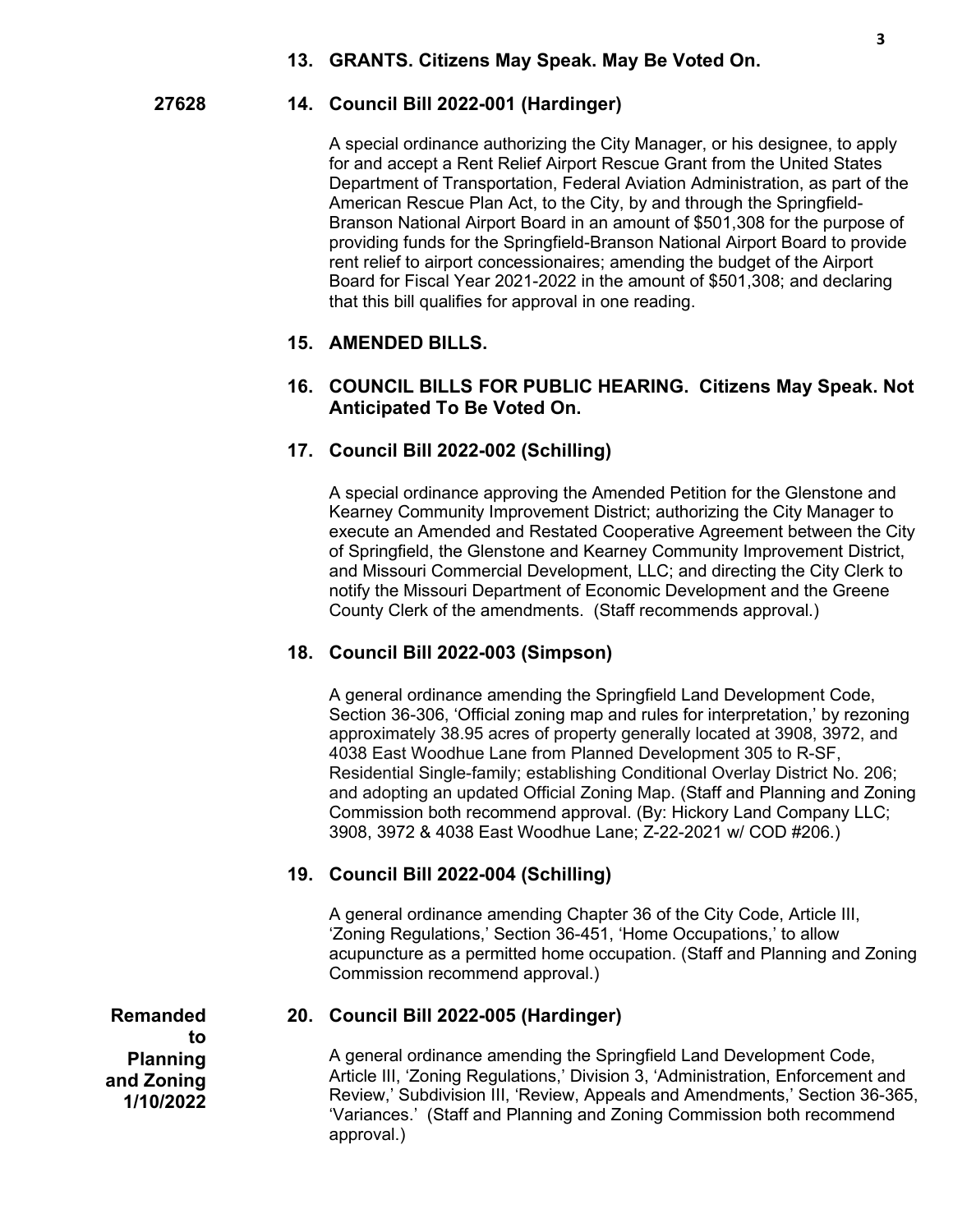#### **21. FIRST READING BILLS. Citizens May Speak. Not Anticipated To Be Voted On.**

#### **22. Council Bill 2022-006 (Ollis)**

A general ordinance amending the Springfield City Code, Chapter 58, "Health and Sanitation", Article II "Food and Food Establishments", Division 2, "Restaurants", Section 53 "Permit required; fees, suspension or revocation" to define a process by which City of Springfield food establishment permit holders with permanently discontinuing businesses may apply for a refund of the unused portion of their permit upon application approval by the Director of Public Health.

#### **23. Council Bill 2022-007 (Simpson)**

A general ordinance amending the Springfield City Code, Chapter 118, 'Vehicles for Hire,' Article II, 'Taxicabs, Courtesy Cars and Airport Limousines,' Section 118-35, 'Applicability of article; exceptions,' to reflect changes in federal and state law.

#### **24. Council Bill 2022-008 (Ollis)**

A general ordinance amending the Springfield City Code, Chapter 96, 'Storm Water,' Article I, 'Flood Control and Water Quality Protection,' by removing the detention fee in lieu of rate table in Section 96-16 and incorporating this fee structure into the annual fee study for regular evaluation and adjustments

#### **25. Council Bill 2022-009 (Lear, Hardinger, Schilling, & Simpson)**

A general ordinance amending the Fee Schedule for certain City services as provided in the Springfield City Code, by making such adjustments as provided in the attached "Evaluation of Charges for Municipal Services;" and adopting new fees for certain City services. (The Finance and Administration Committee recommends approval.)

### **26. Council Bill 2022-010 (Hosmer)**

A special ordinance declaring the necessity of condemning permanent and temporary easements over, under, and through the properties herein described for the purpose of constructing and maintaining sanitary sewers in the Chestnut South Lift Station Relief Sewer Project, #2017PW0007; and authorizing designated officers, or their designees, to do all things necessary to carry out the terms of this Ordinance.

### **27. Council Bill 2022-011 (Lear)**

A special ordinance authorizing the City Manager, or his designee, to enter into a Contract of Obligation with the Missouri Department of Natural Resources whereby the City agrees to financially secure the future closure and post-closure care of all currently active and previously completed portions of the City's Noble Hill Sanitary Landfill.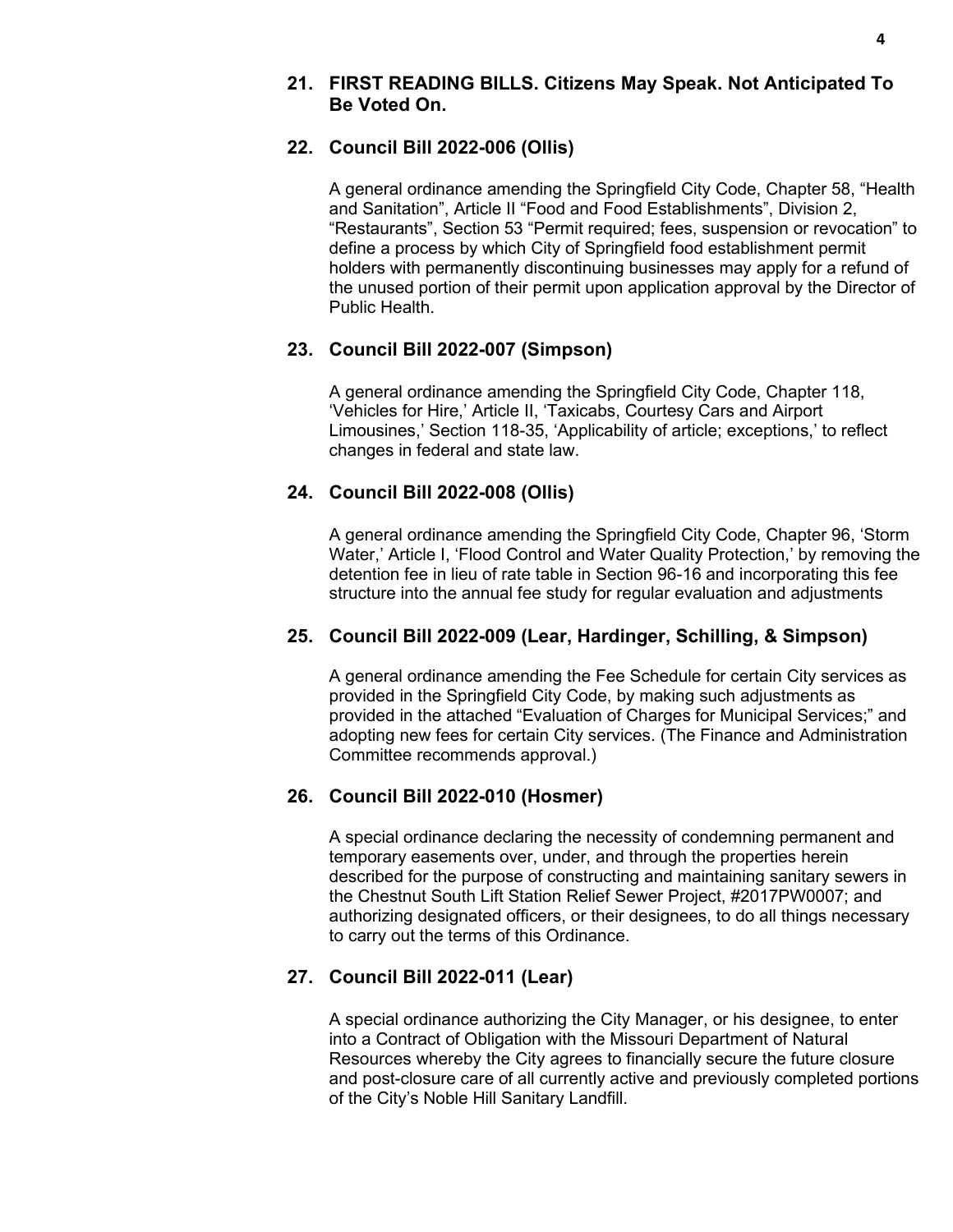#### **28. Council Bill 2022-012 (Lear)**

A special ordinance amending the budget for Fiscal Year 2021-2022 for the Department of Environmental Services in the amount of Three Million Five Hundred Thousand Dollars (\$3,500,000) to appropriate retained earnings from the Solid Waste Fund for the engineering design, construction, and oversight of the Landfill Office Building Remodel/Expansion and the Lone Pine Recycling Center Improvements.

#### **29. Council Bill 2022-013 (Hosmer)**

A special ordinance authorizing the City Manager, or his designee, to enter into a Wastewater Service Contract and Mutual Aid Agreement with the City of Strafford for the purpose of continuing to provide contract wastewater service to Strafford.

#### **30. Council Bill 2022-014 (Hosmer)**

A special ordinance authorizing the City Manager, or his designee, to enter into a Wastewater Service Contract and Mutual Aid Agreement with the City of Willard for the purpose of continuing to provide contract wastewater service to Willard.

#### **31. Council Bill 2022-015 (McGull)**

A special ordinance authorizing the City Manager, on behalf of the City of Springfield, to enter into an Infrastructure Reimbursement Agreement with Buc-ee's Springfield, LLC, for improvements to the I-44 / Mulroy Road interchange, improvements to Mulroy Road north of I-44, and extension of public utilities to facilitate the development of property for the Buc-ee's development.

#### **32. Council Bill 2022-016 (Romine)**

A special ordinance authorizing the City of Springfield to dispose of approximately 0.09 acres of property generally located at 532 North Boonville Avenue. (Planning and Zoning Commission and staff recommend approval.)

#### **33. Council Bill 2022-017 (Romine)**

A special ordinance authorizing the City Manager, or his designee, to enter into a contract for the sale of certain real estate generally located at 532 North Boonville Avenue and adjacent to the Roy Blunt Jordan Valley Innovation Center, to Missouri State University.

#### **34. Council Bill 2022-018 (Hosmer)**

A general ordinance amending the Springfield City Code, Chapter 2, Article III, Division 1, Section 2-92, known as the 'Salary Ordinance,' relating to salary grades for various job titles within the City service in order to provide for pay adjustments for all employees on the Professional, Administrative and Technical Non Union Schedule, the Professional, Administrative and Technical Unclassified Schedule, the Crafts, Trades and Labor Non Union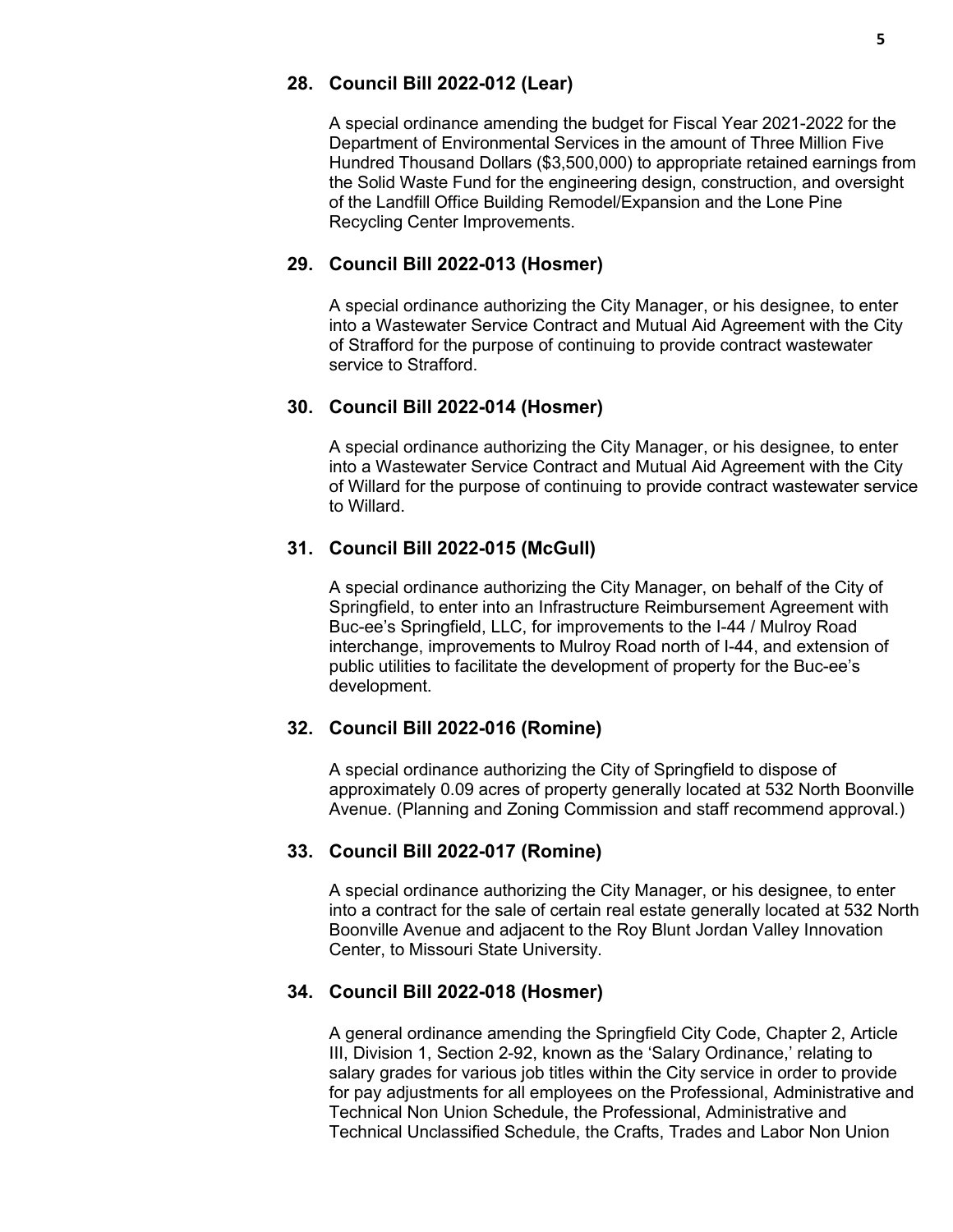Schedule, the Fire Protection Non Union Schedules, and the Law Enforcement Non Union Schedule, and to department heads; to freeze certain steps of certain grades within the Professional, Administrative, and Technical Non-Union Salary Schedule; and to amend the Commission-Based Supplemental Pay Program; and amending the Fiscal Year 2021-2022 budget for the City in the amount of \$739,300 to appropriate funds for the pay adjustments.

#### **35. Council Bill 2022-019 (Schilling)**

A special ordinance adopting and authorizing the Mayor to execute the Third Amendment to the Employment Agreement by and between the City of Springfield, Missouri, and Jason A. Gage; and authorizing payment of salary and benefits to Jason A. Gage in accordance with the provisions set forth therein.

#### **36. Council Bill 2022-020 (Schilling)**

A special ordinance adopting and authorizing the Mayor to execute the Third Amendment to the Employment Agreement by and between the City of Springfield, Missouri, and Anita J. Cotter; and authorizing payment of salary and benefits to Anita J. Cotter in accordance with the provisions set forth therein.

#### **37. Council Bill 2022-021 (Hardinger)**

A special ordinance authorizing American Rescue Plan Act funds to be paid to eligible full time, non-union employees within the Springfield-Greene County Health Department, the Police Department, and the Fire Department for the purpose of employee retention and adopting a payment schedule for such retention payments; and amending the budget of the City in the amount of \$1,719,700 to appropriate funds for said retention payments.

#### **38. Council Bill 2022-022 (Simpson)**

A special ordinance approving the Second Addendum to the July 1, 2021, Collective Bargaining Agreement between the City and the Southern Missouri Professional Fire Fighters Local 152, the Exclusive Representative of a certain Bargaining Unit within the Springfield Fire Department, to provide for mid-year pay increases and to provide for distribution of certain American Rescue Plan Act funds to members of the Bargaining Unit for the purpose of employee retention; authorizing the City Manager, or his designee, on behalf of the City, to execute and deliver the Second Addendum to the Collective Bargaining Agreement to the Exclusive Representative; and amending the budget of the City in the amount of \$1,670,000 to appropriate funds for said pay increases and retention payments.

### **39. Council Bill 2022-023 (Ollis)**

A special ordinance approving the Second Amendment to the July 1, 2021, Collective Bargaining Agreement between the City and the Springfield Police Officers Association, Fraternal Order of Police Lodge 22, the Exclusive Representative of a certain Bargaining Unit within the Springfield Police Department to provide for mid-year pay increases and to provide for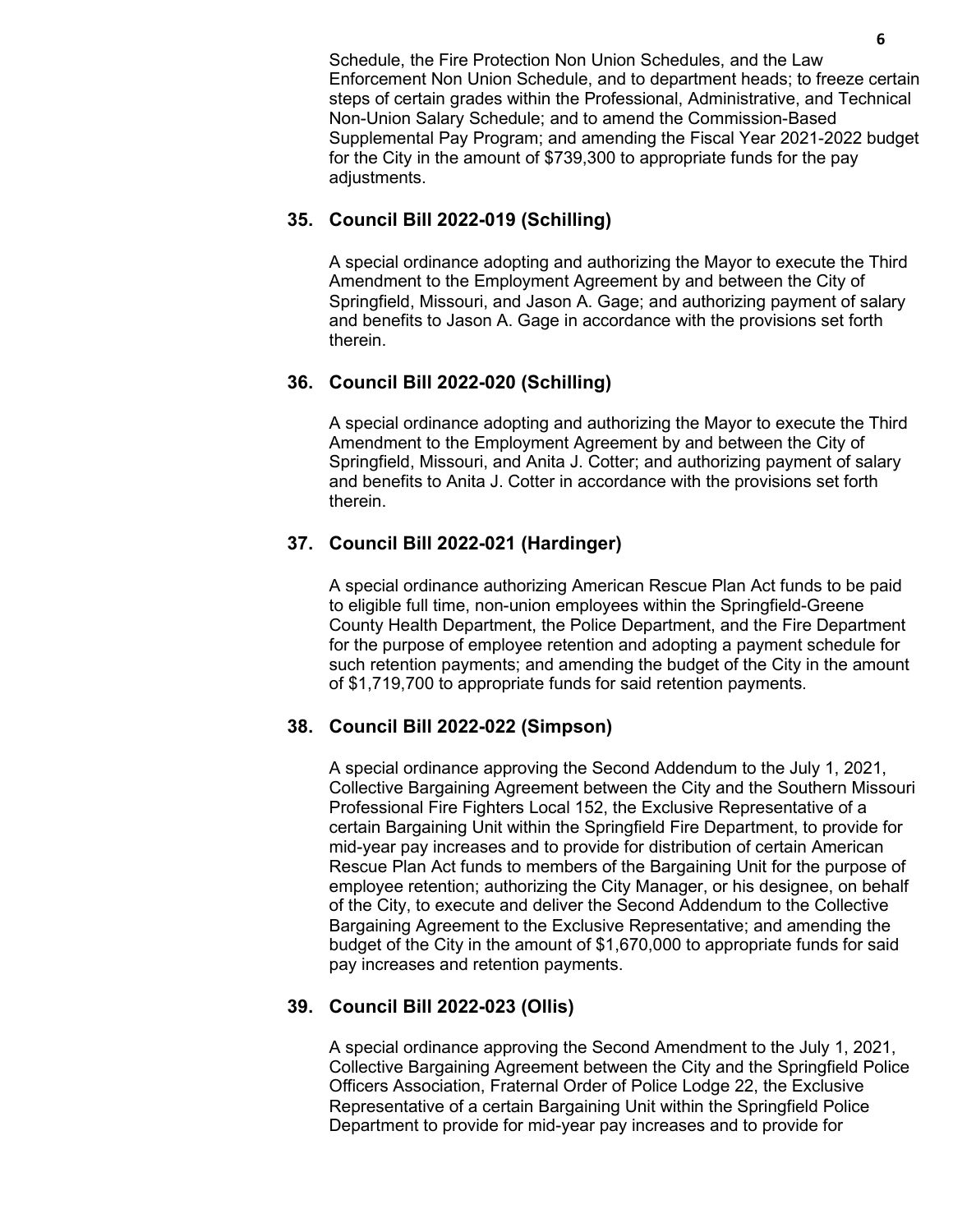distribution of certain American Rescue Plan Act funds to members of the Bargaining Unit for the purpose of employee retention; authorizing the City Manager, or his designee, on behalf of the City, to execute and deliver the Second Amendment to the Collective Bargaining Agreement to the Exclusive Representative; and amending the budget of the City in the amount of \$3,055,300 to appropriate funds for said pay increases and retention payments.

#### **40. Council Bill 2022-024 (Lear)**

A special ordinance approving the Fourth Amendment to the July 1, 2019, Collective Bargaining Agreement between the City and the International Brotherhood of Electrical Workers, Local No. 753 affiliated with the AFL-CIO, the Exclusive Representative of a certain Bargaining Unit within the Crafts, Trades, and Labor Employee Group, to provide for freezing of certain steps within certain grades, for mid-year pay increases, and to provide for distribution of certain American Rescue Plan Act funds to limited members of the Bargaining Unit for the purpose of employee retention; authorizing the City Manager, or his designee, on behalf of the City, to execute and deliver the Fourth Amendment to the Collective Bargaining Agreement to the Exclusive Representative; and amending the budget of the City in the amount of \$125,300 to appropriate funds for said pay increases and retention payments.

#### **41. Council Bill 2022-025 (Lear)**

A special ordinance approving the Second Amendment to the July 1, 2021, Collective Bargaining Agreement between the City and the International Brotherhood of Electrical Workers, Local No. 753 affiliated with the AFL-CIO, the Exclusive Representative of a certain Bargaining Unit consisting of limited employees within the Professional, Administrative, and Technical Employee Group, to provide for freezing of certain steps within certain grades and for mid-year pay increases for all members of the Bargaining Unit; authorizing the City Manager, or his designee, on behalf of the City, to execute and deliver the Second Amendment to the Collective Bargaining Agreement to the Exclusive Representative; and amending the budget of the City in the amount of \$8,100 to appropriate funds for the pay increases.

#### **42. PETITIONS, REMONSTRANCES AND COMMUNICATIONS.**

| <b>Withdrew</b> | Clifford Vanetta wishes to address City Council |
|-----------------|-------------------------------------------------|
| Did not Appear  | Daryl Baker wishes to address City Council      |
| <b>Appeared</b> | Ben Brown wishes to address City Council        |
| <b>Appeared</b> | Lisa Meeks wishes to address City Council       |

#### **43. NEW BUSINESS.**

As per RSMo. 109.230 (4), City records that are on file in the City Clerk's office and have met the retention schedule will be destroyed in compliance with the guidelines established by the Secretary of State's office.

#### **44. UNFINISHED BUSINESS.**